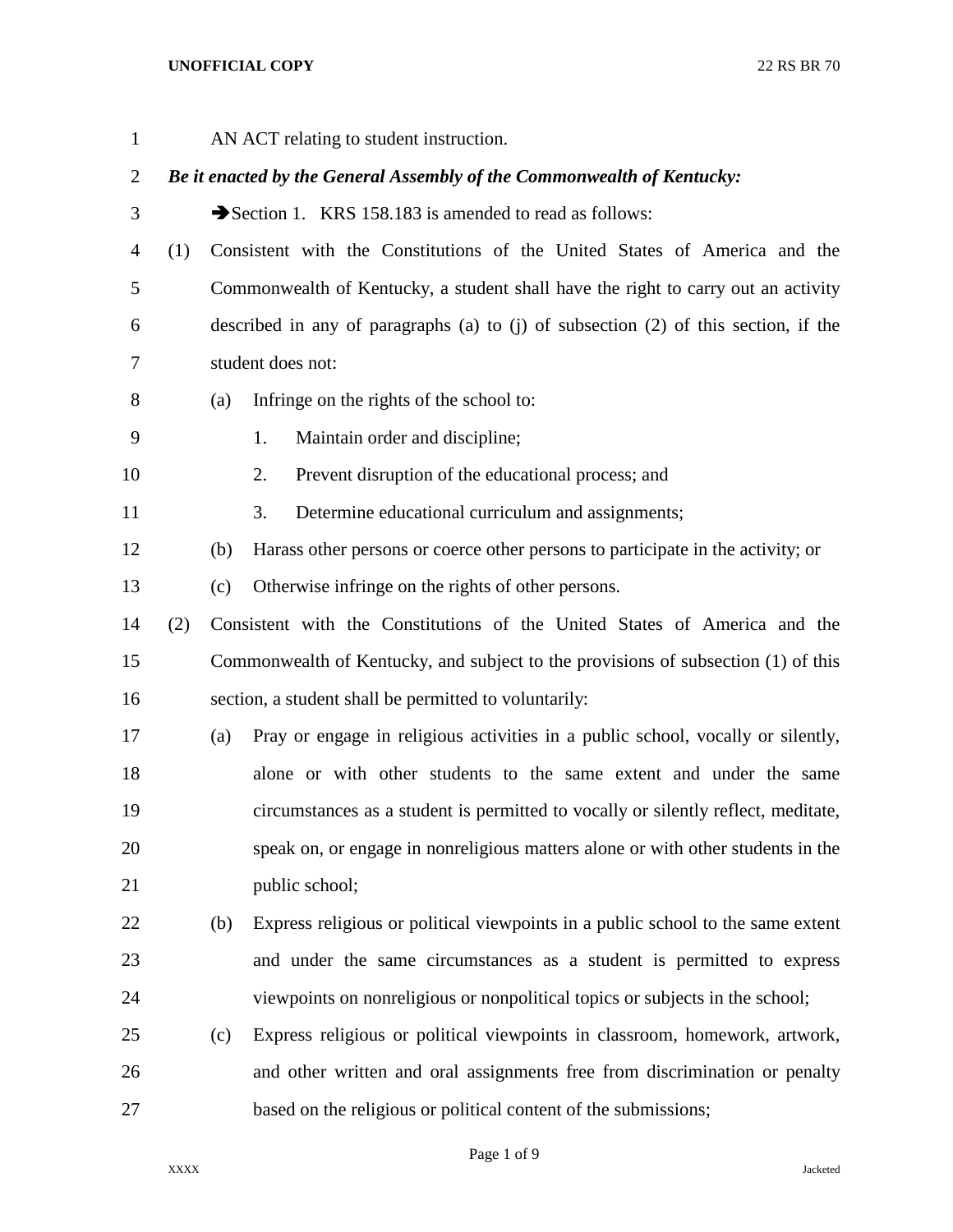- (d) Speak to and attempt to discuss religious or political viewpoints with other students in a public school to the same extent and under the same circumstances as a student is permitted to speak to and attempt to share nonreligious or nonpolitical viewpoints with other students. However, any student may demand that this speech or these attempts to share religious or political viewpoints not be directed at him or her;
- (e) Distribute religious or political literature in a public school, subject to reasonable time, place, and manner restrictions to the same extent and under the same circumstances as a student is permitted to distribute literature on nonreligious or nonpolitical topics or subjects in the school;
- (f) Display religious messages on items of clothing to the same extent that a student is permitted to display nonreligious messages on items of clothing;
- (g) Access public secondary school facilities during noninstructional time as a member of a religious student organization for activities that may include prayer, Bible reading, or other worship exercises to the same extent that members of nonreligious student organizations are permitted access during 17 noninstructional time;
- (h) Use school media, including the public address system, the school newspaper, and school bulletin boards, to announce student religious meetings to the same extent that a student is permitted to use school media to announce student nonreligious meetings;
- (i) Meet as a member of a religious student group during noninstructional time in the school day to the same extent that members of nonreligious student groups are permitted to meet, including before and after the school day; and
- (j) Be absent, in accordance with attendance policy, from a public school to observe religious holidays and participate in other religious practices to the same extent and under the same circumstances as a student is permitted to be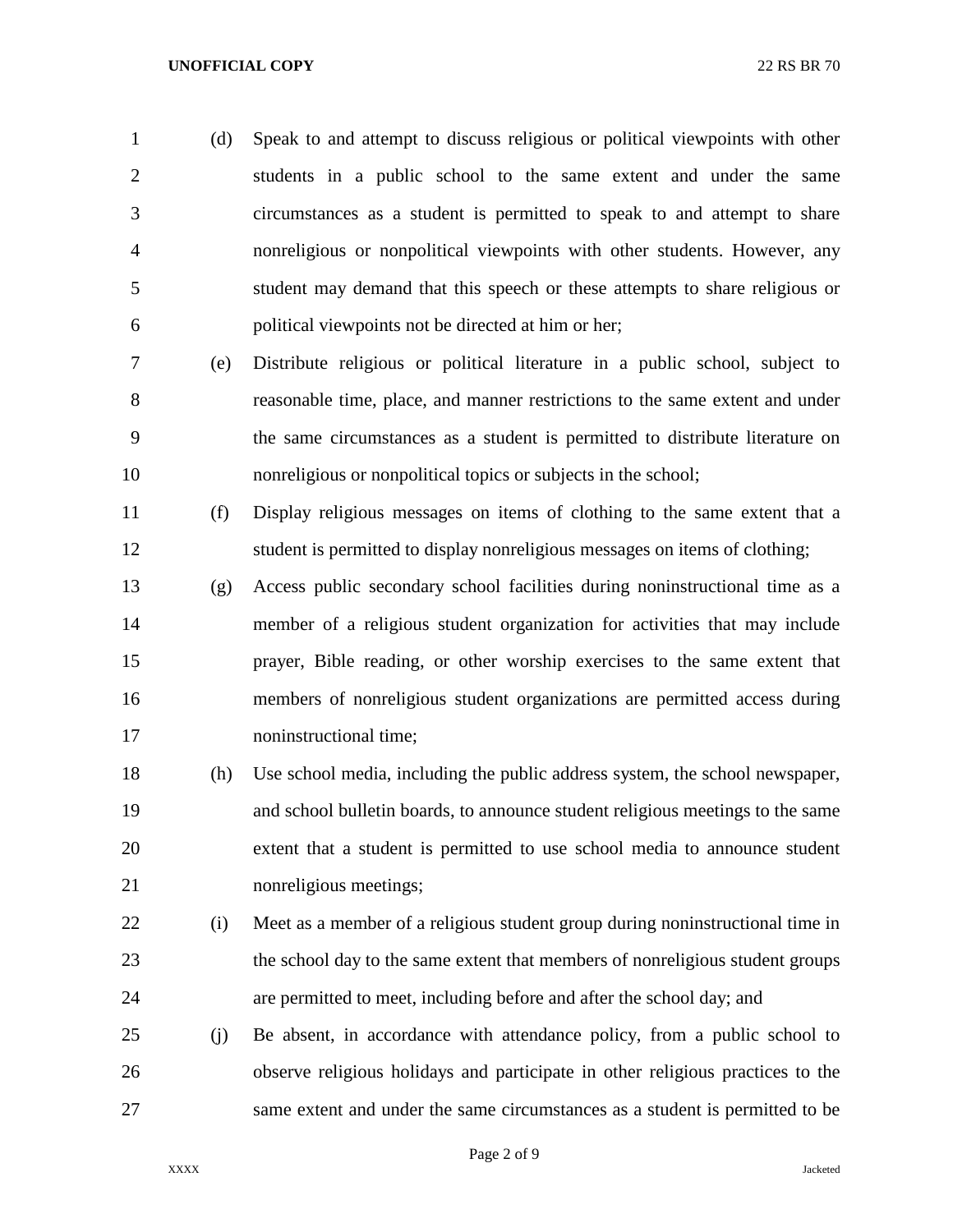| 1  |     |     | absent from a public school for nonreligious purposes.                             |
|----|-----|-----|------------------------------------------------------------------------------------|
| 2  | (3) | (a) | Notwithstanding KRS 158.200 to 158.260, 160.345, and 158.6453(19), a               |
| 3  |     |     | public school or public charter school shall provide instruction and               |
| 4  |     |     | instructional materials that are consistent with the following concepts:           |
| 5  |     |     | <u>All individuals are created equal;</u>                                          |
| 6  |     |     | Americans are entitled to equal protection under the law;<br>2.                    |
| 7  |     |     | 3.<br><u>An individual deserves to be treated on the basis of the individual's</u> |
| 8  |     |     | <u>character rather than on the basis of the individual's race or sex;</u>         |
| 9  |     |     | An individual, by virtue of the individual's race or sex, does not bear<br>4.      |
| 10 |     |     | <u>responsibility for actions committed by other members of the same</u>           |
| 11 |     |     | race or sex;                                                                       |
| 12 |     |     | The understanding that the institution of slavery and post-Civil War<br>5.         |
| 13 |     |     | <u>laws enforcing racial segregation and discrimination were contrary to</u>       |
| 14 |     |     | <u>the fundamental American promise of life, liberty, and the pursuit of</u>       |
| 15 |     |     | happiness, as expressed in the Declaration of Independence, but that               |
| 16 |     |     | <u>defining racial disparities solely on the legacy of this institution is</u>     |
| 17 |     |     | <i>destructive to the unification of our nation;</i>                               |
| 18 |     |     | The future of America's success is dependent upon cooperation<br>6.                |
| 19 |     |     | <b>between members of all races;</b>                                               |
| 20 |     |     | Personal agency and the understanding that, regardless of race, sex,<br>7.         |
| 21 |     |     | or socioeconomic status, an American has the power to succeed when                 |
| 22 |     |     | he or she is given sufficient opportunity and is committed to seizing              |
| 23 |     |     | that opportunity through hard work, pursuit of education, and good                 |
| 24 |     |     | citizenship; and                                                                   |
| 25 |     |     | 8.<br>The significant value of the democratic principles of equality,              |
| 26 |     |     | freedom, inalienable rights, respect for individual rights, liberty, and           |
| 27 |     |     | the consent of the governed.                                                       |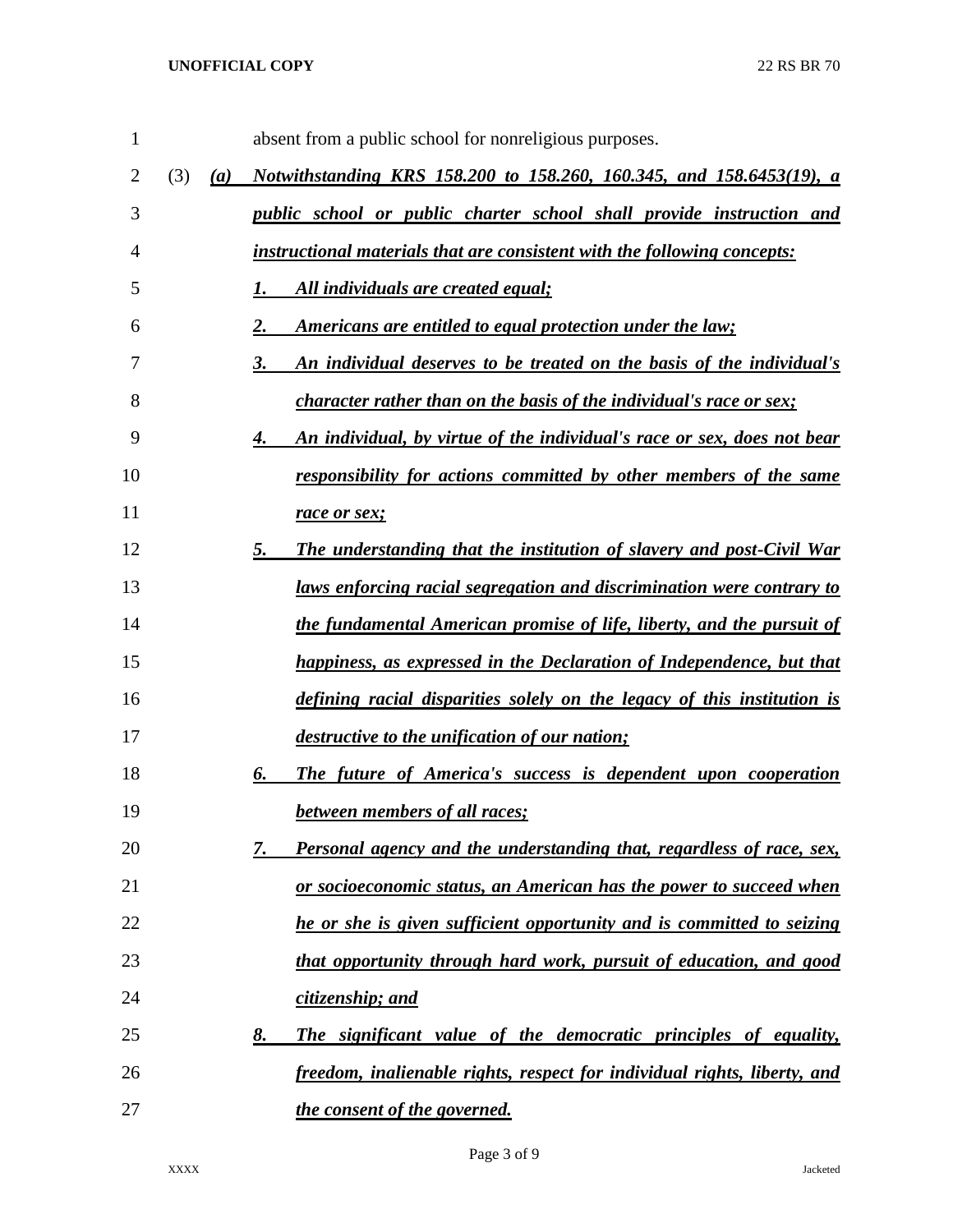| $\mathbf{1}$   |                   | (b) |    | Nothing in paragraph (a) of this subsection shall be construed to restrict a          |
|----------------|-------------------|-----|----|---------------------------------------------------------------------------------------|
| $\overline{2}$ |                   |     |    | public school or public charter school from providing instruction or using            |
| 3              |                   |     |    | <i>instructional materials that include:</i>                                          |
| 4              |                   |     | 1. | The history of an ethnic group, as described in textbooks and                         |
| 5              |                   |     |    | <i>instructional materials adopted by a school district;</i>                          |
| 6              |                   |     | 2. | The impartial discussion of controversial aspects of history; or                      |
| 7              |                   |     | 3. | The impartial instruction and instructional materials on the historical               |
| 8              |                   |     |    | oppression of a particular group of people based on race, ethnicity,                  |
| 9              |                   |     |    | class, nationality, religion, or geographic region.                                   |
| 10             | $\left( 4\right)$ |     |    | Consistent with its obligations to respect the rights secured by the Constitutions of |
| 11             |                   |     |    | the United States of America and the Commonwealth of Kentucky, a local board of       |
| 12             |                   |     |    | education shall ensure that:                                                          |
| 13             |                   | (a) | 1. | The selection of students to speak at official events is made without                 |
| 14             |                   |     |    | regard to the religious or political viewpoint of the student speaker;                |
| 15             |                   |     | 2. | The prepared remarks of the student are not altered before delivery,                  |
| 16             |                   |     |    | except in a viewpoint-neutral manner, unless requested by the student.                |
| 17             |                   |     |    | However, student speakers shall not engage in speech that is obscene,                 |
| 18             |                   |     |    | vulgar, offensively lewd, or indecent; and                                            |
| 19             |                   |     | 3. | If the content of the student's speech is such that a reasonable observer             |
| 20             |                   |     |    | may perceive affirmative school sponsorship or endorsement of the                     |
| 21             |                   |     |    | student speaker's religious or political viewpoint, the school shall                  |
| 22             |                   |     |    | communicate, in writing, orally, or both, that the student's speech does              |
| 23             |                   |     |    | not reflect the endorsement, sponsorship, position, or expression of the              |
| 24             |                   |     |    | school;                                                                               |
| 25             |                   | (b) |    | Religious and political organizations are allowed equal access to public              |
| 26             |                   |     |    | forums on the same basis as nonreligious and nonpolitical organizations; and          |
| 27             |                   | (c) |    | No recognized religious or political student organization is hindered or              |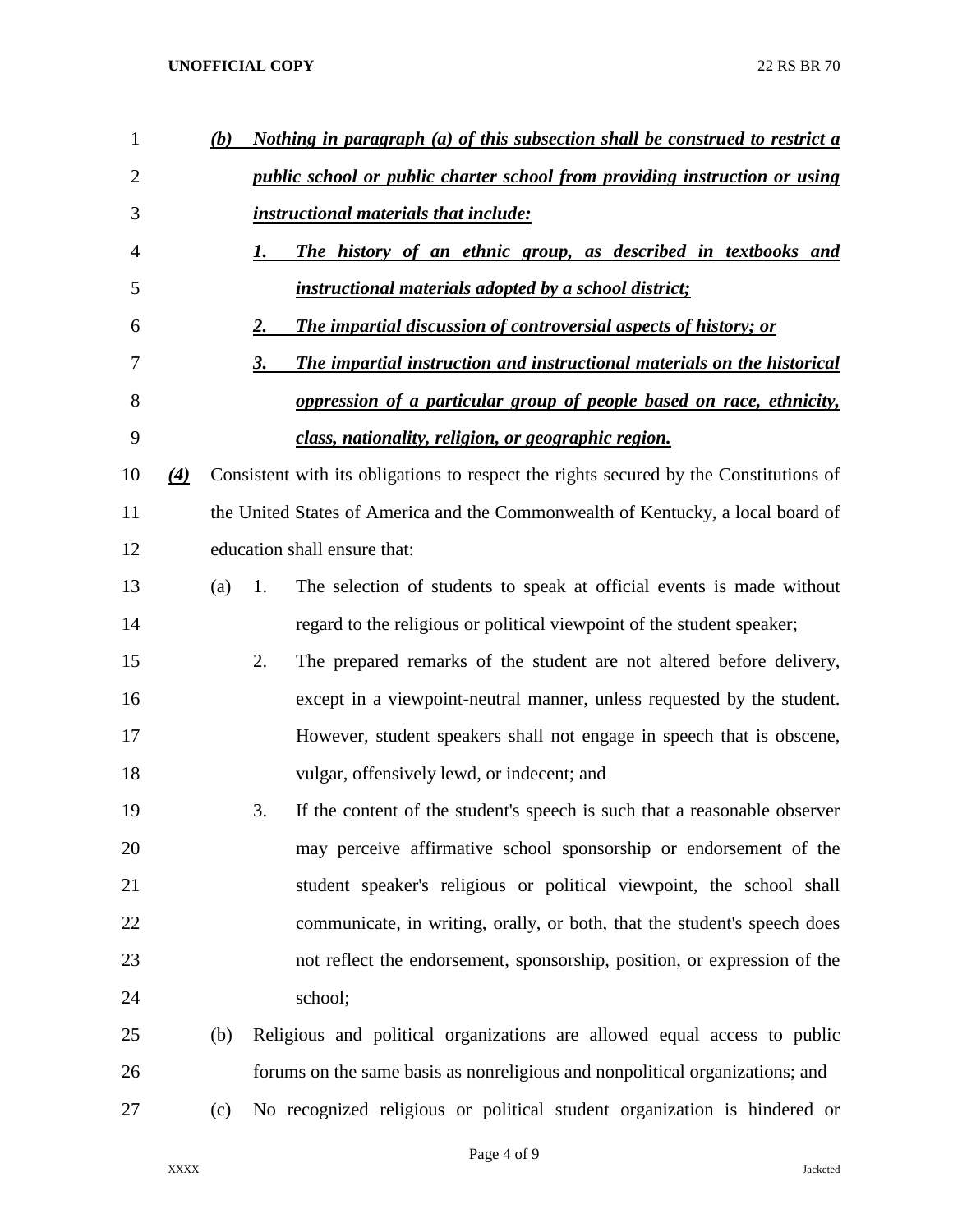discriminated against in the ordering of its internal affairs, selection of leaders and members, defining of doctrines and principles, and resolving of organizational disputes in the furtherance of its mission, or in its determination that only persons committed to its mission should conduct these activities.

 *(5)*[(4)] Consistent with its obligations to respect the rights secured by the Constitutions of the United States of America and the Commonwealth of Kentucky, a local board of education shall permit public schools in the district to sponsor artistic or theatrical programs that advance students' knowledge of society's cultural and religious heritage, as well as provide opportunities for students to study and perform a wide range of music, literature, poetry, and drama.

 *(6)*[(5)] No action may be maintained under KRS 158.181 to 158.187 unless the student has exhausted the following administrative remedies;

- (a) The student or the student's parent or guardian shall state his or her complaint to the school's principal. The principal shall investigate and take appropriate action to ensure the rights of the student are resolved within seven (7) days of 17 the date of the complaint;
- (b) If the concerns are not resolved, then the student or the student's parent or guardian shall make a complaint in writing to the superintendent with the specific facts of the alleged violation;
- (c) The superintendent shall investigate and take appropriate action to ensure that the rights of the student are resolved within thirty (30) days of the date of the written complaint; and
- (d) Only after the superintendent's investigation and action may a student or the student's parent or legal guardian pursue any other legal action.

26  $\rightarrow$  Section 2. KRS 158.195 is amended to read as follows:

(1) (a) Beginning in the 2019-2020 school year, local boards shall require each public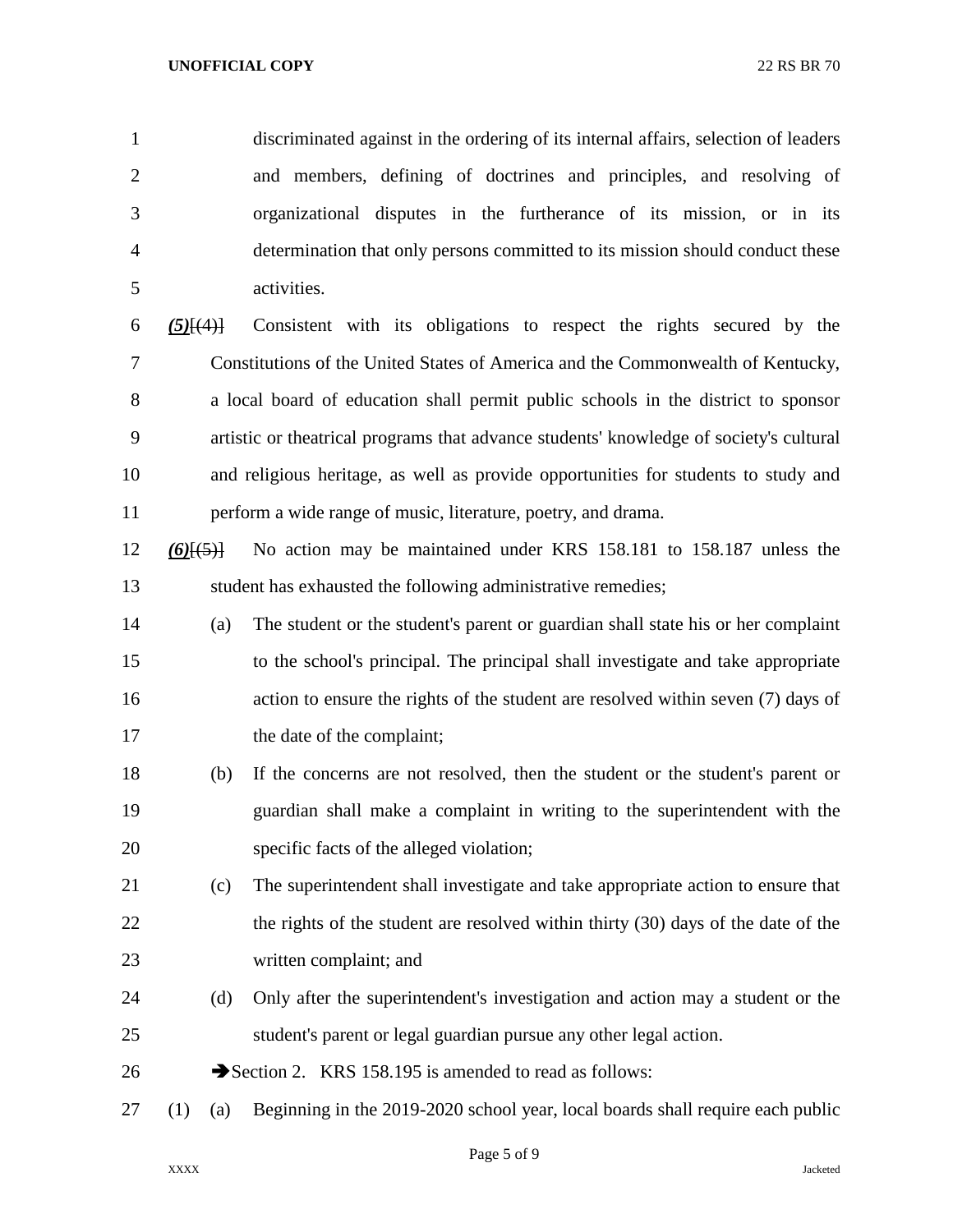elementary and secondary school to display the national motto of the United States, "In God We Trust," in a prominent location in the school. (b) The display required in paragraph (a) of this subsection may take the form of but is not limited to a mounted plaque or student artwork. (c) For purposes of this section, "prominent location" means a school entryway, cafeteria, or common area where students are likely to see the national motto. (2) Local boards may allow any teacher or administrator in a public school district of the Commonwealth to read or post in a public school building, classroom, or event any excerpts or portions of: the national motto; the national anthem; the pledge of allegiance; the preamble to the Kentucky Constitution; the Declaration of Independence; the Mayflower Compact; the writings, speeches, documents, and proclamations of the founding fathers and presidents of the United States; United States Supreme Court decisions; and acts of the United States Congress including the published text of the Congressional Record. There shall be no content-based censorship of American history or heritage in the Commonwealth based on religious references in these writings, documents, and records. *(3) Notwithstanding KRS 160.345 and 158.6453(19), the following documents and speeches shall be embedded across middle and high school curricula: (a) The Mayflower Compact; (b) The Declaration of Independence; (c) The Constitution of the United States; (d) The Federalist No. 1 (Alexander Hamilton); (e) The Federalist Nos. 10 and 51 (James Madison); (f) The June 8, 1789, speech on amendments to the Constitution of the United States by James Madison; (g) The first ten (10) amendments to the Constitution of the United States, also known as the Bill of Rights;*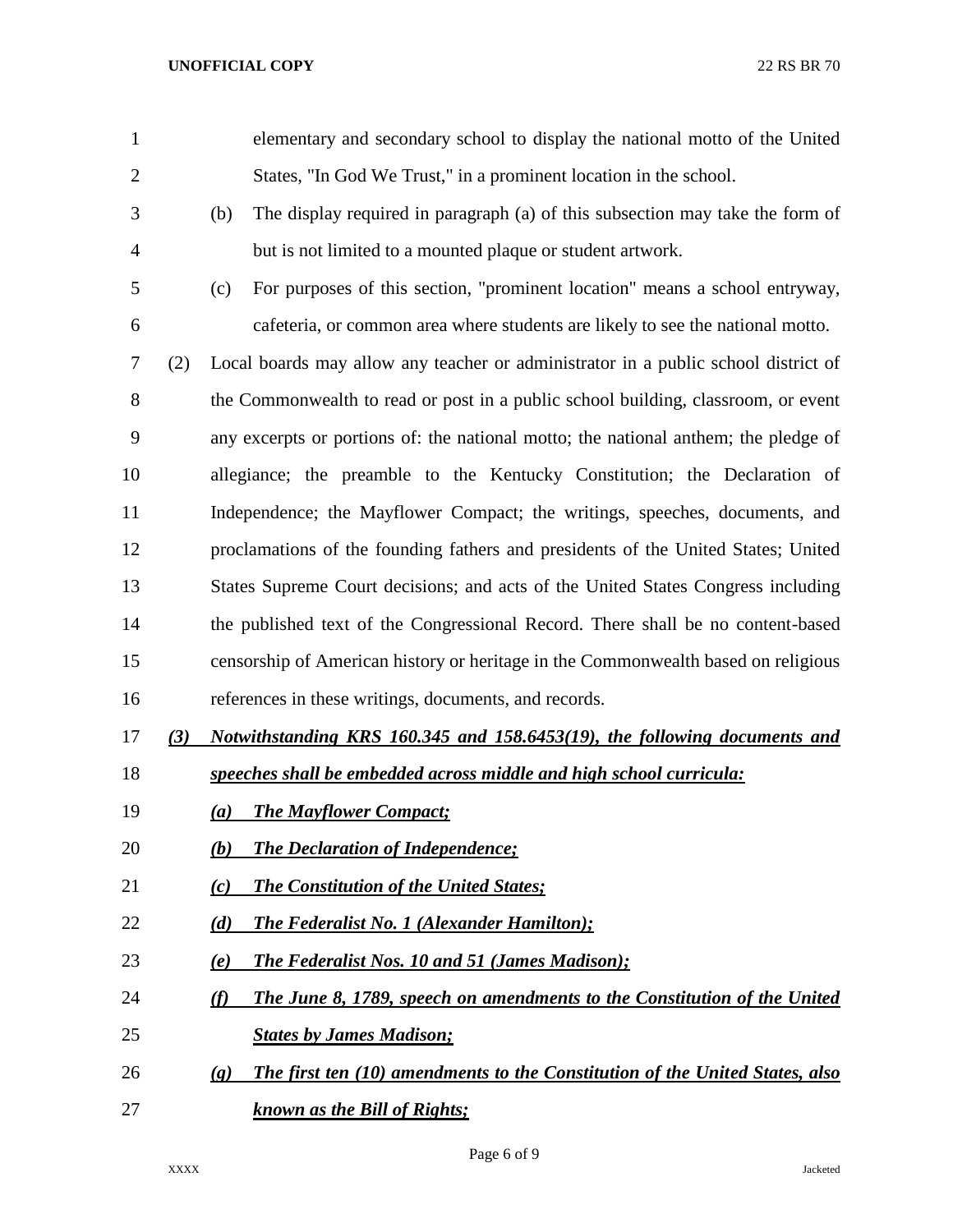| 1  | <b>The 1796 Farewell Address by George Washington;</b><br>(h)                                          |
|----|--------------------------------------------------------------------------------------------------------|
| 2  | The United States Supreme Court opinion in Marbury v. Madison, 5 U.S.<br>(i)                           |
| 3  | 137 (1803);                                                                                            |
| 4  | <b>The Monroe Doctrine by James Monroe;</b><br>(i)                                                     |
| 5  | <b>What to the Slave is the Fourth of July? speech by Frederick Douglass;</b><br>(k)                   |
| 6  | The United States Supreme Court opinion in Dred Scott v. Sandford, 60<br>(l)                           |
| 7  | <u>U.S. 393 (1857);</u>                                                                                |
| 8  | <b>Final Emancipation Proclamation by Abraham Lincoln;</b><br>(m)                                      |
| 9  | <b>The Gettysburg Address by Abraham Lincoln;</b><br>(n)                                               |
| 10 | Declaration of Rights of the Women of the United States by Susan B.<br>$\boldsymbol{\left( o \right)}$ |
| 11 | <b>Anthony, Matilda Joslyn Gage, and Elizabeth Cady Stanton;</b>                                       |
| 12 | The September 18, 1895, Atlanta Exposition Address by Booker T.<br>(p)                                 |
| 13 | <b>Washington</b> ;                                                                                    |
| 14 | <b>Of Booker T. Washington and Others by W.E.B. Du Bois;</b><br>(q)                                    |
| 15 | The United States Supreme Court opinion in Plessy v. Ferguson, 163 U.S.<br>(r)                         |
| 16 | <u>537 (1896);</u>                                                                                     |
| 17 | <b>The August 31, 1910, New Nationalism speech by Theodore Roosevelt;</b><br>$\left( s\right)$         |
| 18 | The January 11, 1944, State of the Union Address by Franklin D.<br>(t)                                 |
| 19 | Roosevelt;                                                                                             |
| 20 | The United States Supreme Court opinions in Brown v. Board of Education<br>(u)                         |
| 21 | of Topeka, 347 U.S. 483 (1954) and Brown v. Board of Education of                                      |
| 22 | <u>Topeka, 349 U.S. 294 (1955);</u>                                                                    |
| 23 | Letter from Birmingham Jail by Martin Luther King, Jr.;<br>(v)                                         |
| 24 | <b>The August 28, 1963, I Have a Dream speech by Martin Luther King, Jr.;</b><br>(w)                   |
| 25 | <u>and</u>                                                                                             |
| 26 | <b>A Time for Choosing by Ronald Reagan.</b><br>(x)                                                    |
| 27 | Notwithstanding the every six (6) year schedule set forth in KRS $158.6453(2)(a)$ ,<br>(4)             |
|    |                                                                                                        |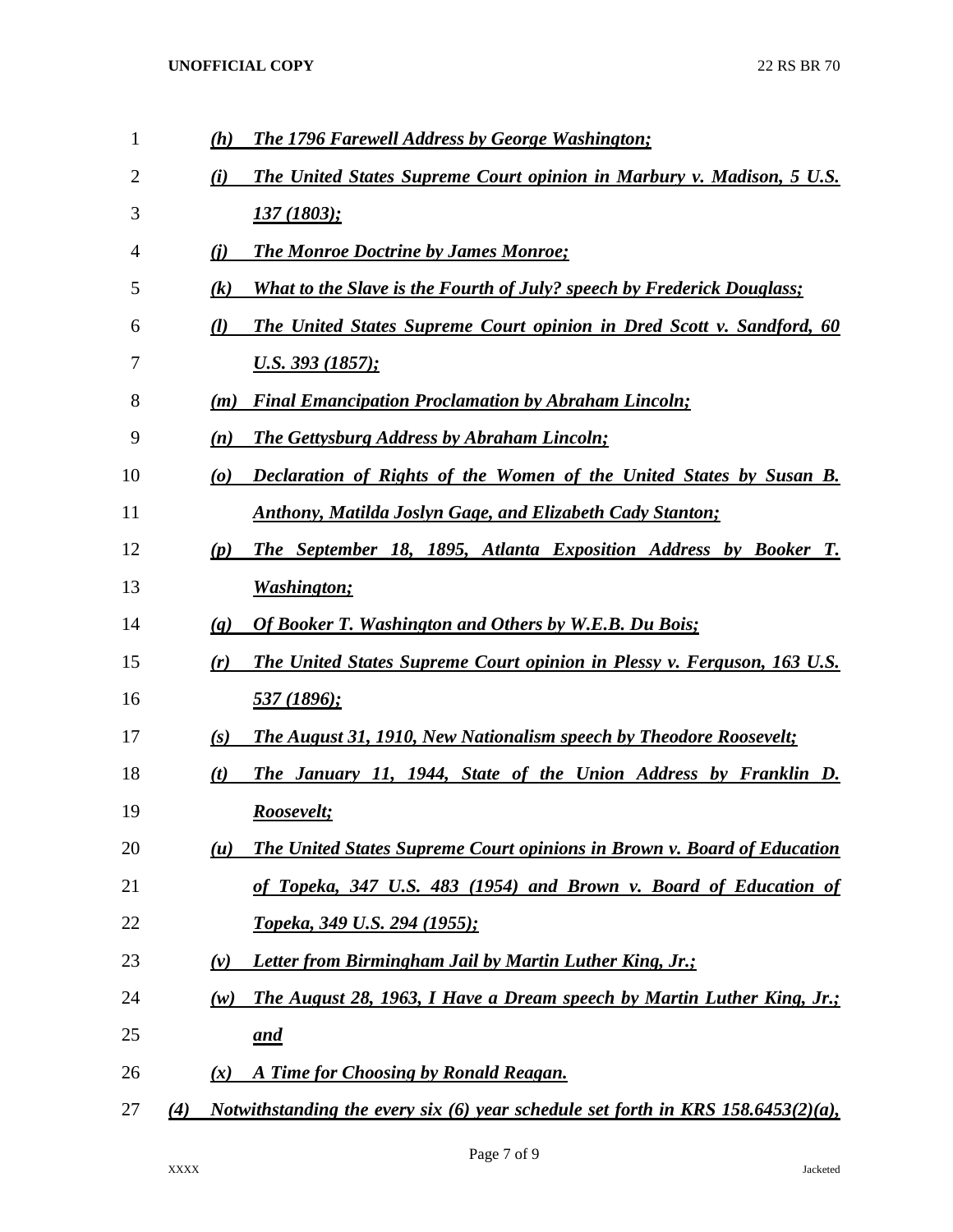| $\mathbf{1}$   |     | no later than July 1, 2023, the Kentucky Board of Education shall incorporate            |
|----------------|-----|------------------------------------------------------------------------------------------|
| $\overline{2}$ |     | the documents and speeches listed in subsection (3) of this section into the grade-      |
| 3              |     | level appropriate social studies academic standards and align corresponding              |
| $\overline{4}$ |     | assessments. This revision shall not delay or otherwise impact the existing              |
| 5              |     | <u>schedule as set forth in KRS 158.6453(2).</u>                                         |
| 6              |     | Section 3. KRS 161.164 is amended to read as follows:                                    |
| 7              | (1) | No employee of the local school district shall take part in the management or            |
| 8              |     | activities of any political campaign for school board.                                   |
| 9              | (2) | No candidate for school board shall solicit or accept any political assessment,          |
| 10             |     | subscription, contribution, or service of any employee of the school district.           |
| 11             | (3) | No person shall use or promise to use, directly or indirectly, any official authority or |
| 12             |     | influence, whether possessed or anticipated, to secure or attempt to secure for any      |
| 13             |     | person an appointment or advantage in appointment to a position as teacher or            |
| 14             |     | employee of any district board of education, or an increase in pay or other              |
| 15             |     | advantage in employment in any such position, for the purpose of influencing the         |
| 16             |     | vote or political action of any person.                                                  |
| 17             | (4) | No teacher or employee of any district board of education shall be appointed or          |
| 18             |     | promoted to, or demoted or dismissed from, any position or in any way favored or         |
| 19             |     | discriminated against with respect to employment because of his political or             |
| 20             |     | religious opinions or affiliations or ethnic origin or race or color or sex or age or    |
| 21             |     | disabling condition.                                                                     |
| 22             | (5) | An employee of a local school district or public charter school shall not be<br>(a)      |
| 23             |     | compelled to discuss current events or controversial topics related to public            |
| 24             |     | policy or social affairs with students.                                                  |
| 25             |     | Any instruction or instructional materials on current events or controversial<br>(b)     |
| 26             |     | topics related to public policy or social affairs provided to public school or           |
| 27             |     | <i>public charter school students shall explore those topics from diverse and</i>        |